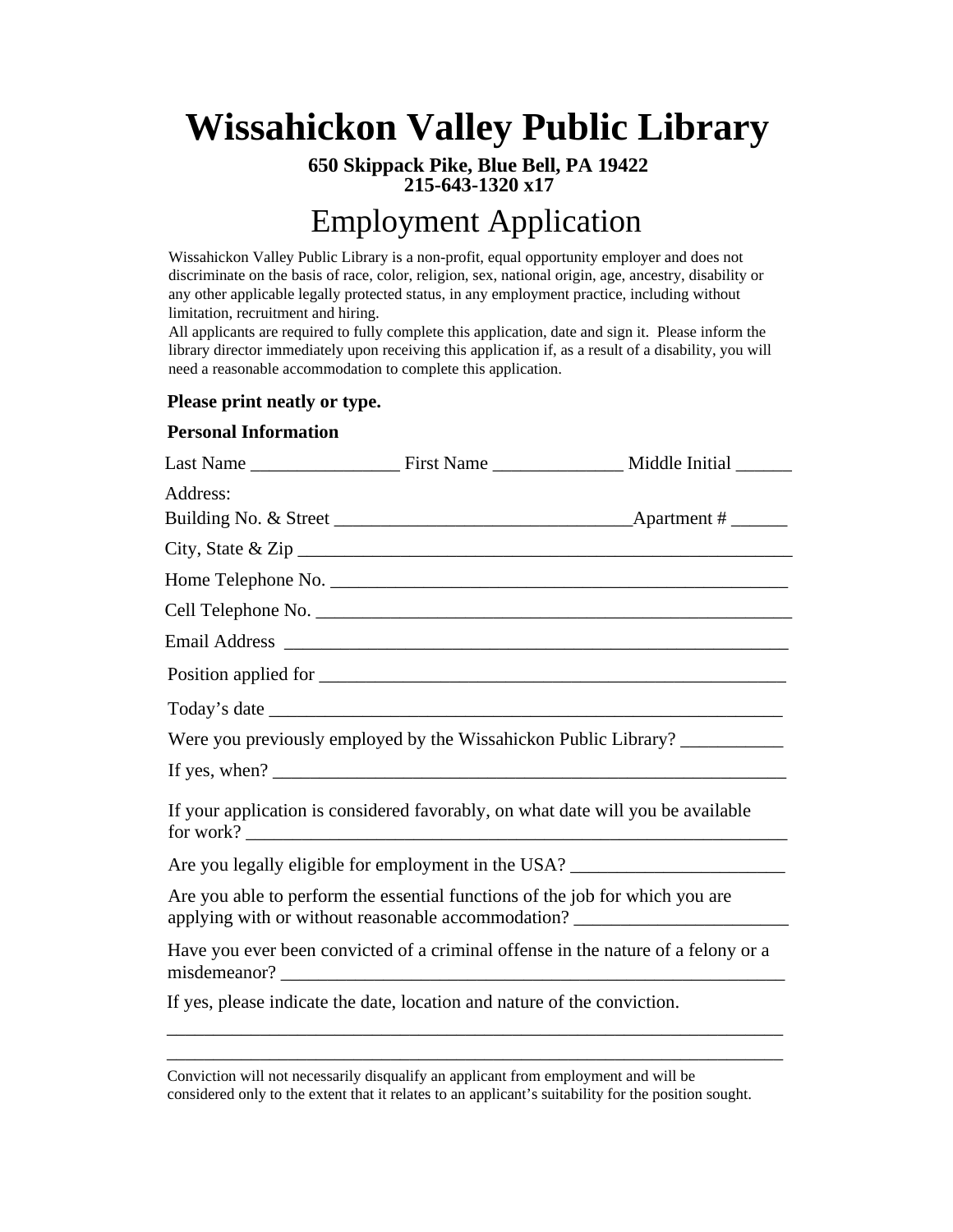| Education                                                     |  |  |                             |  |  |
|---------------------------------------------------------------|--|--|-----------------------------|--|--|
| Check the last year completed.                                |  |  | Name and location of school |  |  |
| Elementary School 5 $\circ$ 6 $\circ$ 7 $\circ$ 8 $\circ$     |  |  |                             |  |  |
| High School $1 \circ 2 \circ 3 \circ 4 \circ$                 |  |  |                             |  |  |
| College $1 \circ 2 \circ 3 \circ 4 \circ$                     |  |  |                             |  |  |
| Graduate School $1 \bigcirc 2 \bigcirc 3 \bigcirc 4 \bigcirc$ |  |  |                             |  |  |
| If you are a college graduate, what was your degree?          |  |  |                             |  |  |
| If you earned a master's or higher, what was your degree?     |  |  |                             |  |  |

Describe any other training or education.

Describe your experience working in libraries. If you have no experience working in libraries, explain how your skills, experience or special training would be beneficial in the library position for which you are applying.

\_\_\_\_\_\_\_\_\_\_\_\_\_\_\_\_\_\_\_\_\_\_\_\_\_\_\_\_\_\_\_\_\_\_\_\_\_\_\_\_\_\_\_\_\_\_\_\_\_\_\_\_\_\_\_\_\_\_\_\_\_\_\_\_\_\_ \_\_\_\_\_\_\_\_\_\_\_\_\_\_\_\_\_\_\_\_\_\_\_\_\_\_\_\_\_\_\_\_\_\_\_\_\_\_\_\_\_\_\_\_\_\_\_\_\_\_\_\_\_\_\_\_\_\_\_\_\_\_\_\_\_\_

\_\_\_\_\_\_\_\_\_\_\_\_\_\_\_\_\_\_\_\_\_\_\_\_\_\_\_\_\_\_\_\_\_\_\_\_\_\_\_\_\_\_\_\_\_\_\_\_\_\_\_\_\_\_\_\_\_\_\_\_\_\_\_\_\_\_ \_\_\_\_\_\_\_\_\_\_\_\_\_\_\_\_\_\_\_\_\_\_\_\_\_\_\_\_\_\_\_\_\_\_\_\_\_\_\_\_\_\_\_\_\_\_\_\_\_\_\_\_\_\_\_\_\_\_\_\_\_\_\_\_\_\_ \_\_\_\_\_\_\_\_\_\_\_\_\_\_\_\_\_\_\_\_\_\_\_\_\_\_\_\_\_\_\_\_\_\_\_\_\_\_\_\_\_\_\_\_\_\_\_\_\_\_\_\_\_\_\_\_\_\_\_\_\_\_\_\_\_\_

List any professional organizations to which you belong. \_\_\_\_\_\_\_\_\_\_\_\_\_\_\_\_\_\_\_\_\_\_\_\_\_\_\_\_\_\_\_\_\_\_\_\_\_\_\_\_\_\_\_\_\_\_\_\_\_\_\_\_\_\_\_\_\_\_\_\_\_\_\_\_\_\_

\_\_\_\_\_\_\_\_\_\_\_\_\_\_\_\_\_\_\_\_\_\_\_\_\_\_\_\_\_\_\_\_\_\_\_\_\_\_\_\_\_\_\_\_\_\_\_\_\_\_\_\_\_\_\_\_\_\_\_\_\_\_\_\_\_\_ Why do you think you would like to work at the Wissahickon Valley Public Library?

\_\_\_\_\_\_\_\_\_\_\_\_\_\_\_\_\_\_\_\_\_\_\_\_\_\_\_\_\_\_\_\_\_\_\_\_\_\_\_\_\_\_\_\_\_\_\_\_\_\_\_\_\_\_\_\_\_\_\_\_\_\_\_\_\_\_ \_\_\_\_\_\_\_\_\_\_\_\_\_\_\_\_\_\_\_\_\_\_\_\_\_\_\_\_\_\_\_\_\_\_\_\_\_\_\_\_\_\_\_\_\_\_\_\_\_\_\_\_\_\_\_\_\_\_\_\_\_\_\_\_\_\_ \_\_\_\_\_\_\_\_\_\_\_\_\_\_\_\_\_\_\_\_\_\_\_\_\_\_\_\_\_\_\_\_\_\_\_\_\_\_\_\_\_\_\_\_\_\_\_\_\_\_\_\_\_\_\_\_\_\_\_\_\_\_\_\_\_\_

#### **Employment History**

List below present and past employment, beginning with your most recent.